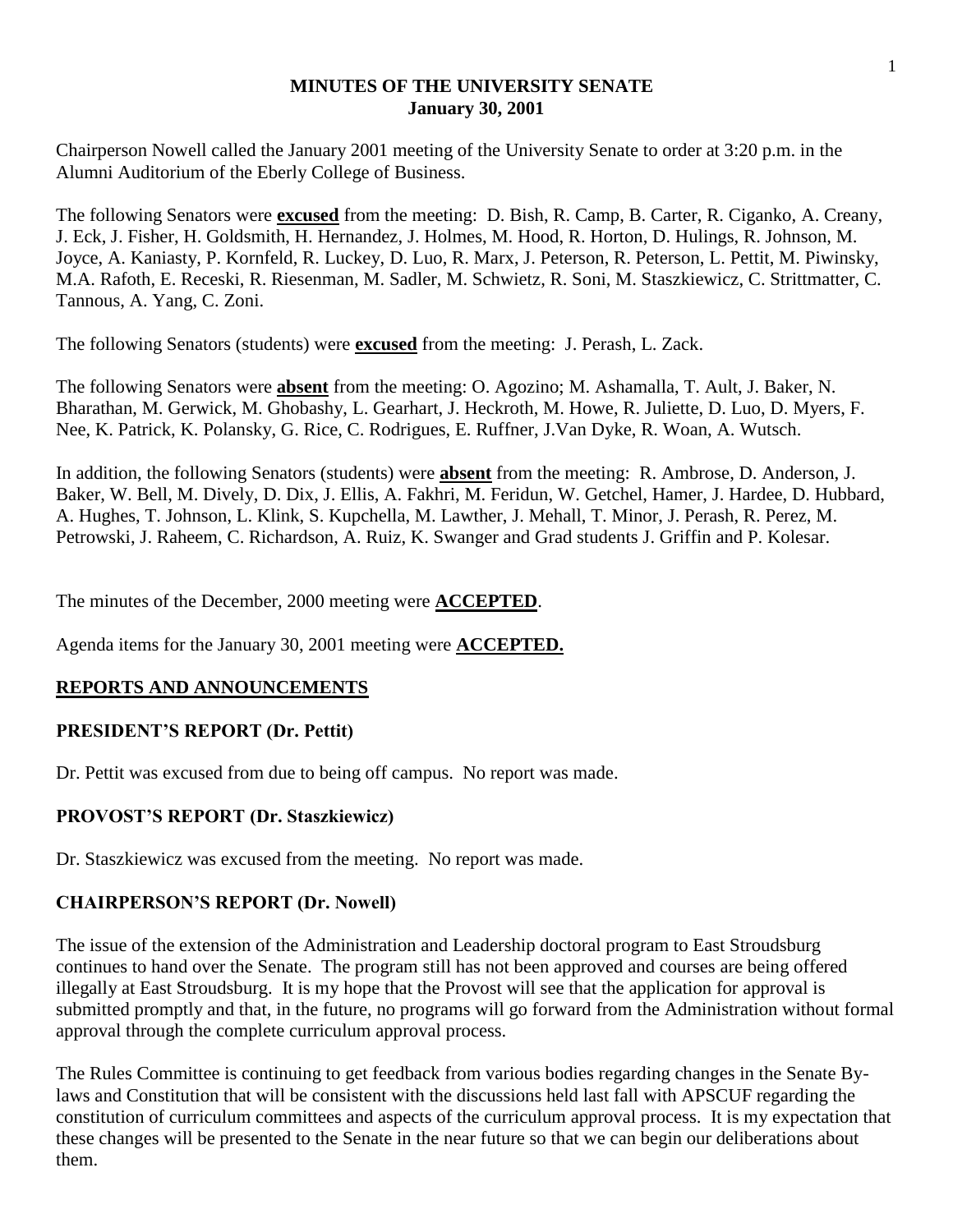# **VICE CHAIRPERSON'S REPORT (Senator Joseph)**

I hope everyone had a great break. I know student congress did, with the highlight for a few members being that they attended the Presidential Inauguration, while for a few others, the highlight was standing outside the inauguration, protesting it. But nonetheless, Student Congress is back, focused, and ready to work!

First, a quick update on the end of last semester's activities:

We had a constituency of 8 students go to the Borough Council meeting to represent the student's opinion that we did not support the residence tax. We were successful in getting our point across and will be attending the next meeting to follow up on this issue.

For this semester, one of our main issues will be police misconduct within the borough. We will be meeting with the new Police Chief, the Mayor, and various other interested members of our community to discuss what has been happening lately. We are also gathering information and testimonies about incidents within the last year. We view this as a very serious problem and a very urgent one. Many of these incidents are not being reported, and one option we are going to look into is holding a workshop on how to file a police misconduct report properly, and how to be an accurate witness to such an incident.

We held our first meeting of the semester last night, and screened in eight new members, including five new senate members. We also elected our new Rules Chairperson, David Anderson.

Denise Real, the president of ECO, came to discuss their discoveries and concerns about the campus recycling program. We were informed that IUP is only at 50% of the state mandated 35% recycling program, and we have only 2 years to reach that go al. ECO is attempting to further investigate this problem, and explore possible solutions. Denise brought up a point that I would like to share with all of you...as an Institution of Higher Learning, we should all realize that recycling is not an option a ny longer, it is a necessity.

William Bell, Betsy Joseph, and Barb Moore visited to ask for feedback on the implementation of the Banner system and URSA registration. There was a pluthera of both positive and negative feedback, and we hope that this discussion uncovered some of the problems that can be improved upon for next semester. The Congress passed a motion supporting the extension of our Drop/Add period, and we will be taking this to the next step within the next two weeks.

To better represent the students, we will be holding our first "storm the Caf", where we go into the Cafeterias and ask student's a series of questions. Some of these will include if they know about student congress, how they feel abou t recycling, and their opinions on being the Indians, and having a bear named Cherokee. We are excited to gain direct feedback, and we will of course share these results with all of you!

Our next Board of Student Government President's meeting is coming up on February 9th in Harrisburg. We are looking forward to bringing a group of 12 to talk with the Chancellor and our sister schools once again. Lastly, please encourage your

## **OLD BUSINESS**

Various student senators requested that the copies of minutes and agendas for the senate meetings that are in the hallway of Eberly prior to the Senate meetings be left for students and only students. Faculty and staff are requested to honor this request in that students must pay for copies/internet printouts, while faculty/staff have access to free printouts and copies.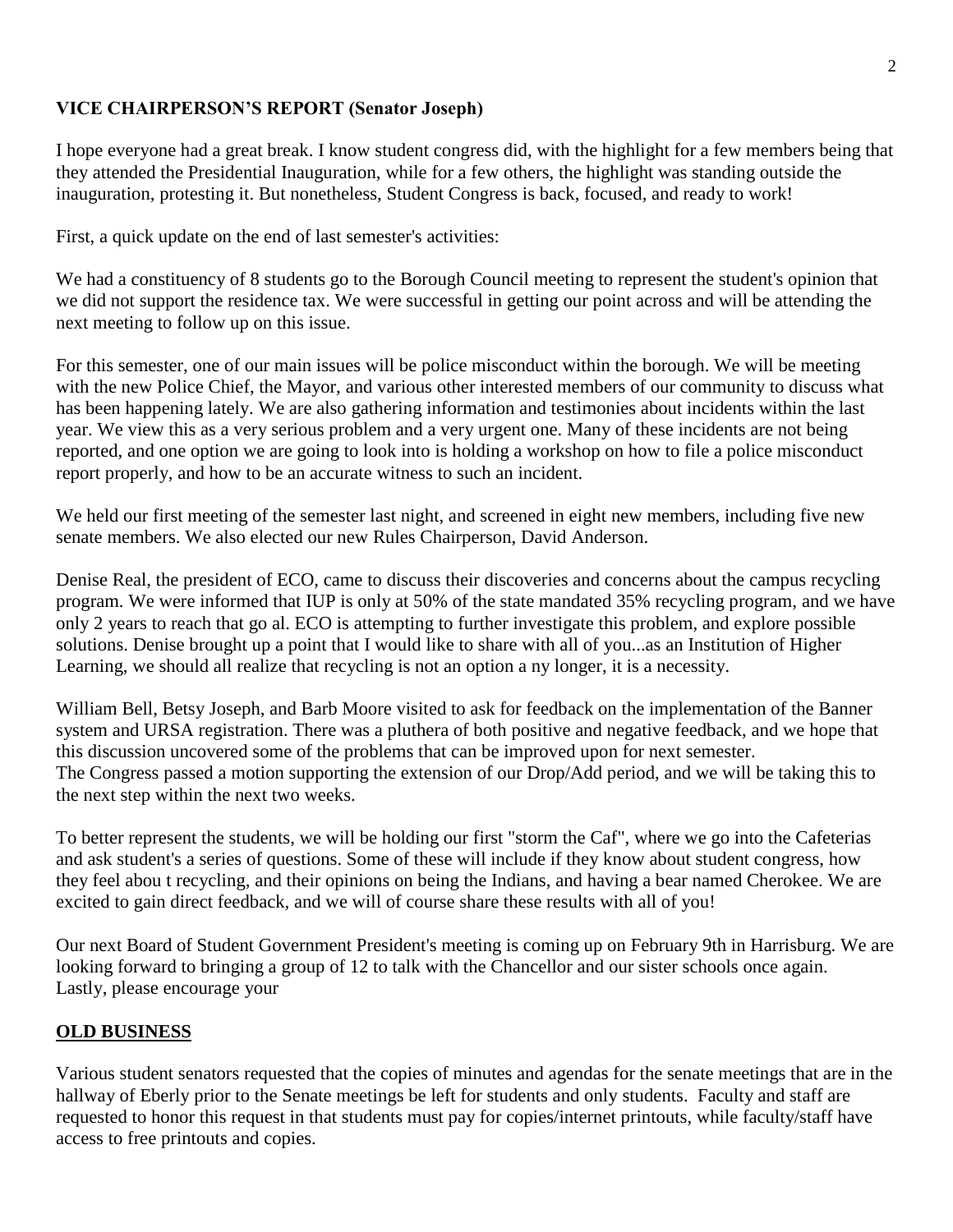## **STANDING COMMITTEE REPORTS**

## **Rules Committee**

The next Rules Committee Meeting will be February 6, 2001, which will be the last meeting prior to the proposal for curriculum committees.

## **Library and Educational Services Committee**

The next meeting will be in Stapleton 101 on February 6, 2001.

## **Noncredit Committee**

The next meeting will be February 20, 2001.

## **Research Committee**

The next meeting will be February 13, 2001 in the Stright Hall Conference Room

## **Student Affairs Committee**

The next meeting will be February 20, 2001, and three issues will be coming to the Senate in the near future, which include the solicitation policy, revisions to student behavior regulations and the civility statement.

## **University Development and Finance Committee**

The next meeting will be on February 6, 2001.

## **Academic Committee**

At the next Senate meeting, the Academic Committee plans to bring forward the policy for posting of mid-term grades.

## **Awards Committee**

The next meeting will be in 257 Davis on February 20, 2001. Nominations can be made until February 16, 2001, and initial review will be made at the February meeting, and decisions will be made at the March meeting.

|                                           | Appendix | Page |
|-------------------------------------------|----------|------|
| <b>Undergraduate Curriculum Committee</b> | A        |      |
| <b>Graduate Committee</b>                 | B        |      |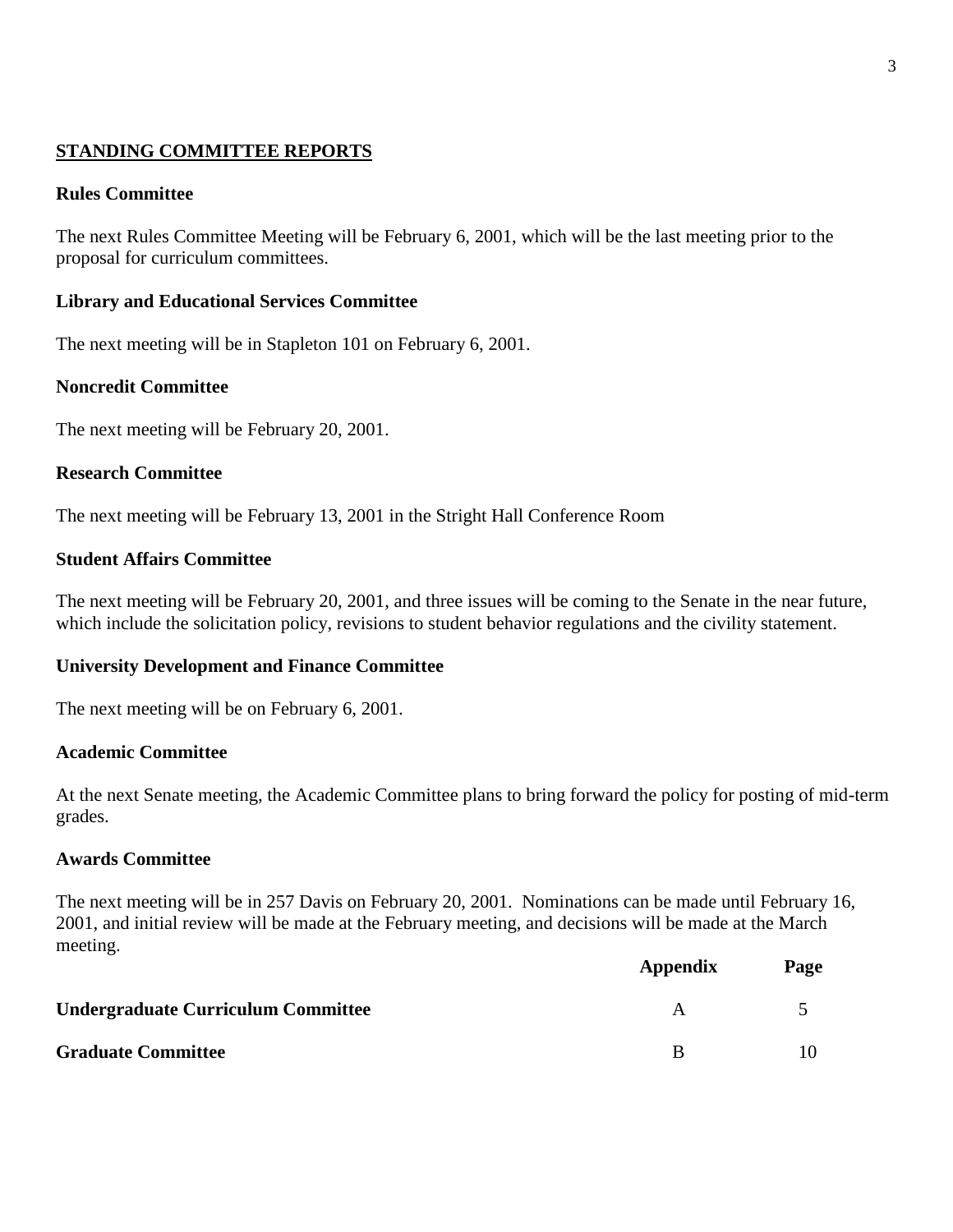# **New Business**

There was no new business to report.

With no further business, the meeting was adjourned at 4:50 p.m.

Respectfully Submitted,

Jonathan B. Smith, Ed.D. University Senate Secretary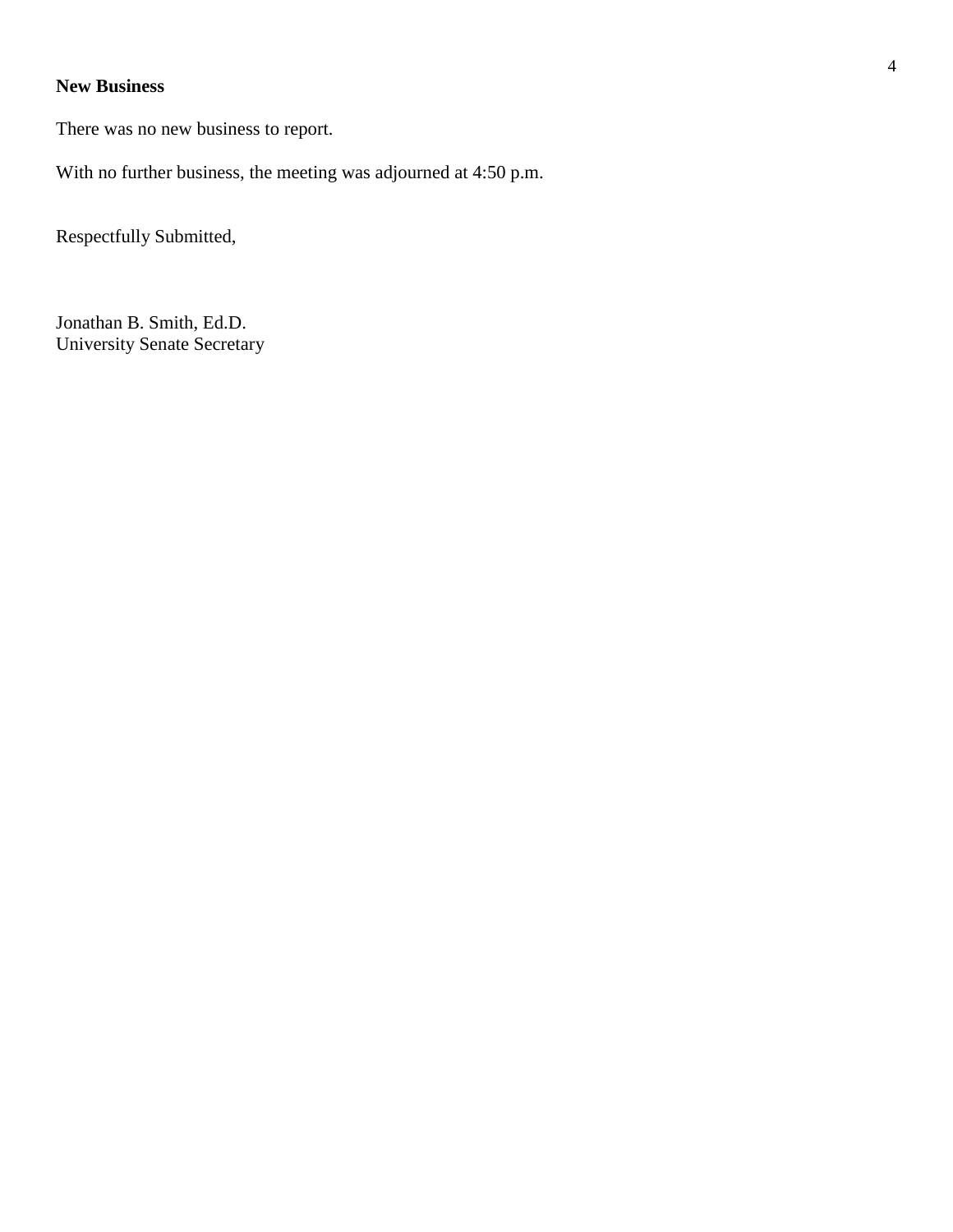## **For Senate Information:**

1. Liberal Studies Report

- --Dr. Dennis Giever, Criminology Dept approved as Type I Writing Status--Professor Commitment.
- --One time approval for Dr. Charles Rosenblum to teach ARHI 413 Senior Seminar as a writing intensive course in Spring 2001.

--Approved LBST 499 The Battle for Perfection Dr. Susan Dahlheimer, Food and Nutrition Dept.

--Informed of MATH 105 College Algebra catalog description change.

- 2. Catalog Description Change Department of Mathematics
	- A. Current Catalog Description:
		- **MATH 105 College Algebra 3c-01-3sh**

**Prerequisite:** MATH 100 or equivalent high school preparation

**Note:** May not take MATH 105 after successfully completing a calculus course or MATH 110 without the written approval of the mathematics department chairperson.

Prepares students for the study of calculus for business, natural and social sciences. Topics include detailed study of polynomial, exponential, and logarithmic functions. Designed primarily for students planning to take MATH 121.

B. New Catalog Description:

**MATH 105 College Algebra** 3c-01-3sh

**Prerequisite:** MATH 100 or equivalent high school preparation

**Note:** May not take MATH 105 after successfully completing a calculus course or MATH 110 without the written approval of the mathematics department chairperson.

Prepares students for the study of calculus for business, natural and social sciences. Topics include detailed study of polynomial, exponential, and logarithmic functions.

Rationale: A new mathematics course is being proposed that will replace MATH 121 as a requirement for students in the College of Business and Information Technology. The new course is MATH 115 Applied Mathematics for Business, and it has MATH 105 as a prerequisite, just as MATH 121 does. The line "Designed primarily for students planning to take MATH 121" is being removed to avoid confusion.

# **For Senate Action:**

1. Liberal Studies Report: GEOS 121 Physical Geology--approved course revision, catalog and prerequisite change GEOS 122 Physical Geology Laboratory--approved prerequisite change

2. New Course - Honors College **(SENT BACK TO COMMITTEE BY VOTE OF 64-38) HNRC 483 Honors Thesis var-1-6sh**

 Prerequisites: Honors College student in good standing; junior status An intensive, focused study involving independent research within the student's major discipline culminating in a written thesis approved by a thesis director and two faculty readers/committee members. May be taken more than once to a maximum of 6sh.

Rationale: This course will count toward the Honors College requirement of 23 total honors hours, and will make it possible for more students to follow the recommendation that, where possible, they complete advanced honors work in their own fields. Departments may also, at their own discretion, decide to count the course as an elective toward credit in the major or to consider it as a substitute for a required course in the major.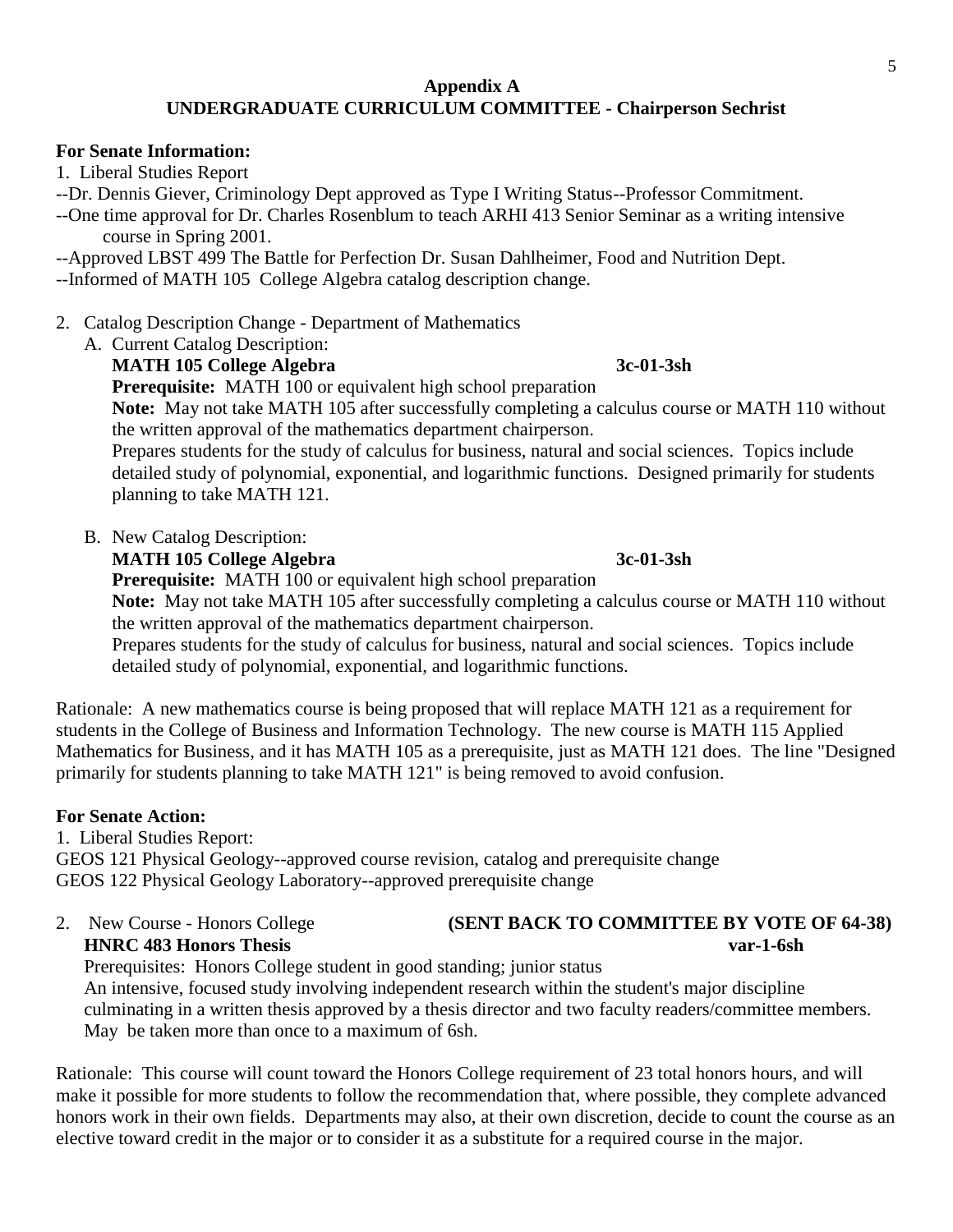### 3. Department of Geoscience A. New Course: **PASSED**

**GEOS 123 Applied Mathematics in the Geosciences 1c-0l-1sh**

**Corequisite:** Concurrent enrollment in MATH 121 or MATH 123, or permission of instructor For geoscience majors enrolled in either MATH 121 or MATH 123. Applications of the calculus to problems in geochemistry and geophysics. Topics will involve geoscience applications of limits, differentiation, Taylor series, exponential functions, integration and advanced topics.

 Rationale: This course is designed to introduce students to the geoscience applications of calculus while they are enrolled in MATH 121/123, and to give some additional review and practice regarding the mathematical methods covered in these courses. This course will be an elective in the geoscience program.

B. Course Revisions/Change in Prerequisites and Catalog Description Change **PASSED**

Current Catalog Description:

**GEOS 121 Physical Geology 3c-0l-3sh**

**Prerequisites:** Geoscience majors/minors, any Science or Science Education majors/minors; Anthropology, Geography/Regional Planning majors, or permission of instructor **Corequisite:** Enrollment in GEOS 122

An introduction to the science of the earth, including physical properties of its interior and crust; its tectonic and surface processes; and the complex geologic interactions which shape and modify our planet. Designed to prepare students for upper-level geology classes.

Proposed Catalog Description:

### **GEOS 121 Physical Geology 3c-0l-3sh**

**Corequisite:** Enrollment in GEOS 122

A semi-quantitative introduction to the Earth sciences, which will include the physical properties of the Earth's interior and crust, plate tectonics, surface processes, and the complex geologic interactions that shape and modify our planet. Designed to prepare students for upper-level course work in geology, physical geography and anthropology.

Current Catalog Description:

## GEOS 122 Physical Geology Laboratory 0c-3l-1sh

**Prerequisites:** Geoscience majors/minors, any Science or Science Education majors/minors; Anthropology, Geography/Regional Planning majors, or permission of instructor

**Corequisite:** Enrollment in GEOS 121

Selected problems in rock and mineral identification, topographic and geologic mapping techniques, geologic landforms and deformation structures. Designed to prepare students for upper-level geology classes. Includes field trips.

Proposed Catalog Description:

# **GEOS 122 Physical Geology Laboratory 0c-3l-1sh**

**Corequisite:** Enrollment in GEOS 121

Selected problems in rock and mineral identification, topographic and geologic mapping techniques, geologic landforms and deformation structures. Designed to prepare students for upper-level course work in geology, physical geography and anthropology. Includes field trips.

Rationale: By deletion of the enrollment restriction, non-majors may enroll in the courses.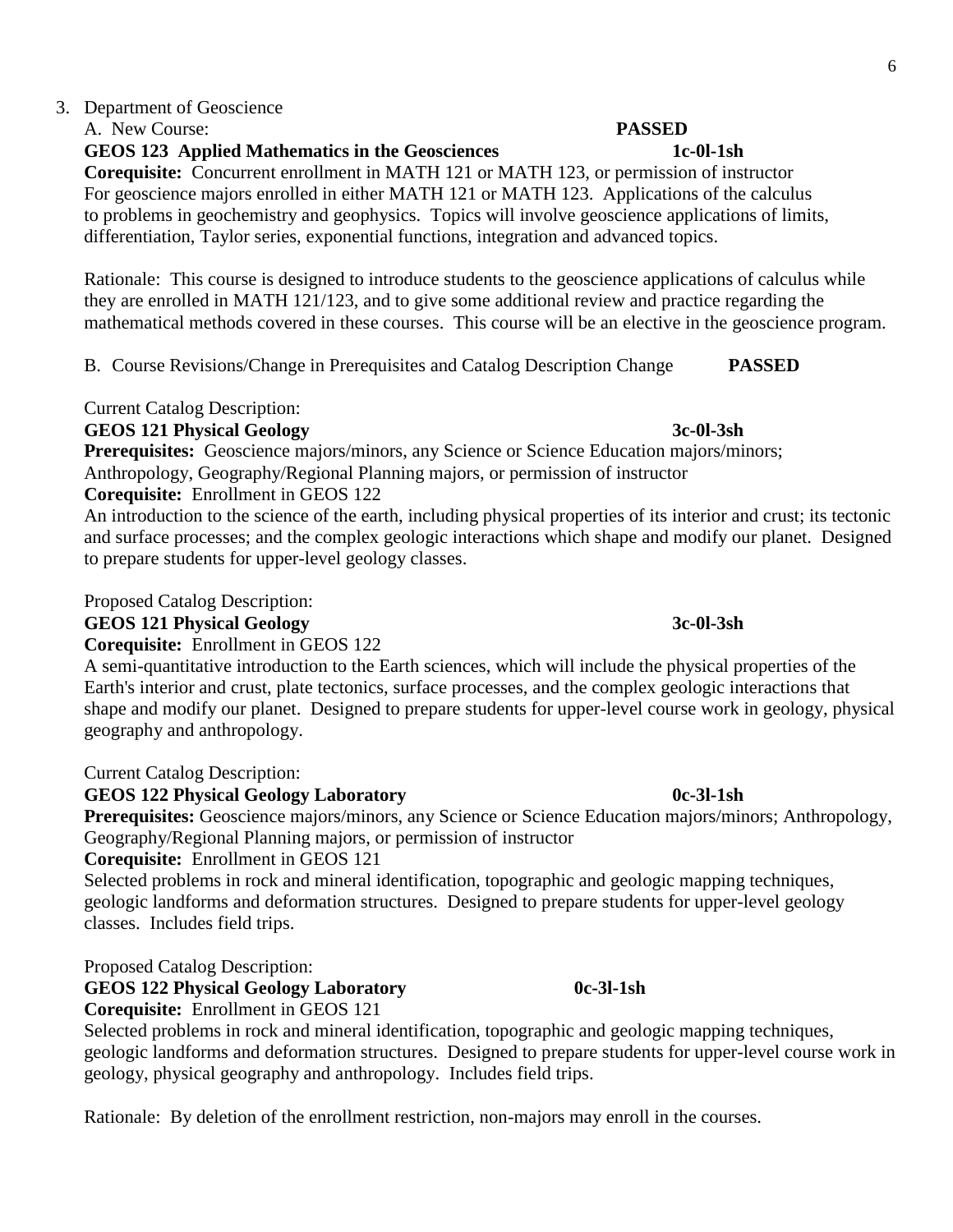# C. Course Revision/Prerequisite Changes, Catalog Description and Number Change **(PASSED BY VOTE OF 57-23 with 7 ABSTENTIONS)**

Current Catalog Description:

# **GEOS 322 Igneous and Metamorphic Petrology 2c-3l-3sh Prerequisite:** GEOS 321

Concerned with a description of igneous and metamorphic rock character based upon mineral components and physical relationship between mineral components of a rock. Includes field trips which may occur on weekends.

# Proposed Catalog Description:

**GEOS 320 Igneous and Metamorphic Petrology 2c-3l-3sh**

**Prerequisites:** GEOS 131 and 321, or permission of instructor

An introduction to the origin and evolution of igneous and metamorphic rocks based upon a plate tectonic framework. Topics include the evolution of Earth, the Moon, Mars, and other terrestrial planetary objects. Planetary evolution will be examined through analysis of phase equilibria, and the physics of magma transport. Laboratory topics emphasize quantitative methods in petrology, and the identification and interpretation of rocks and rock textures in hand specimen and thin section. Includes field trips, which may occur on weekends.

Rationale: The course number and prerequisites have been changed to better reflect course progression. The course content has been updated to better reflect the nature of current geoscience research.

D. Course Revision, Catalog Description and Title Change

Current Catalog Description:

# **GEOS 380 Research Techniques in Geoscience 2c-0l-2sh**

**Prerequisites:** Second-semester junior standing (75sh or permission of instructor) For students majoring in some aspect of geoscience. Teaches students the techniques of geoscience research: defining a project; doing background research; proposing multiple working hypotheses and collecting evidence pertaining to each. Students will then write up their research in both abstract and professional manuscript format. Cannot be taken subsequent to GEOS 480.

# Proposed Catalog Description:

# **GEOS 380 Research Methods in the Geosciences 2c-0l-2sh**

**Prerequisites:** 75 credits or permission of instructor

For students enrolled in all majors within the Geoscience Department. Students will learn the methods of research in the geosciences by working on a project of their choosing. Students will define a problem, propose several hypotheses, collect data, and perform a quantitative analysis to test their hypotheses and propose a solution. Final results will be submitted in professional manuscript form. As preparation, students will examine various geoscience problems and data sets through the semester. Cannot be taken subsequent to GEOS 480.

Rationale: The course has been revised to include additional emphasis on computer applications and data analysis.

5. New Course - Department of Geography and Regional Planning **GEOG 484 Field Studies in Geography and Social Studies Var 1-3 sh Prerequisite:** Permission of instructor

This course immerses the student in a regional environment. It helps the student to critically see and to interpret a cultural landscape. The experience is predominantly off campus. Using a combination of structured field exercises, culturally specific readings, primary and secondary data, and standard geographic

7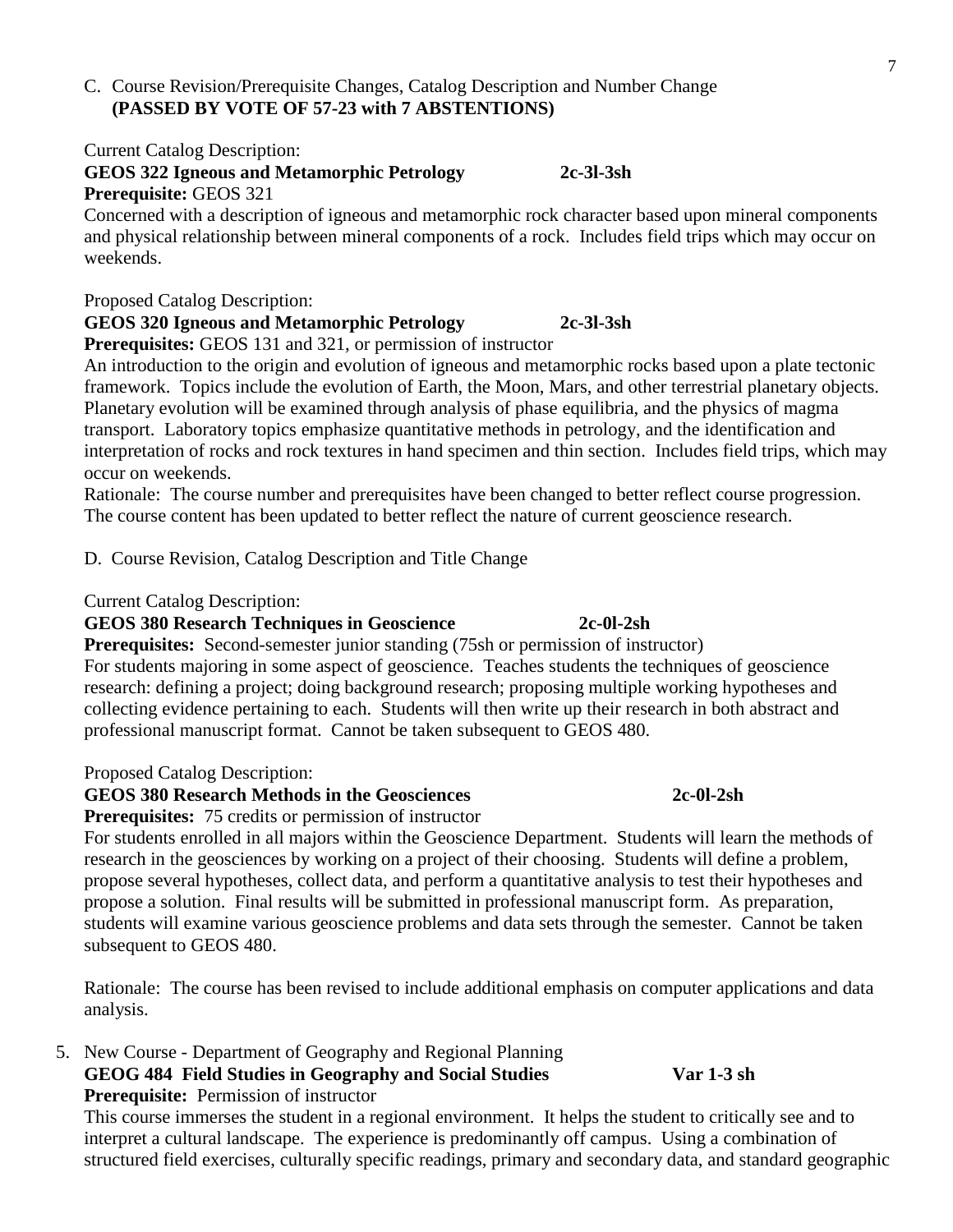field techniques, it strives to develop for the student a deeper affective and cognitive understanding of a cultural region. This course may be repeated under a different study area title.

Rationale: Geographic education in the classroom faces limits imposed by the second hand nature of its materials that can only approximate the essence and meaning of a cultural landscape. Field study seeks to overcome this handicap by immersing students in a cultural landscape where the physical, economic, political and cultural aspects are given a life and immediacy. The course will be an elective in the major and will be open to non-majors.

6. Program Revision - Department of Management Information Systems and Decision Sciences

### **Bachelor of Science - Management Information Systems**

| <b>Current Program</b><br><b>B.S. Management Information Systems</b> (*)<br>Liberal Studies: As outlined in Liberal Studies<br>section with the following specifications:<br>Mathematics: MATH 121<br>Social Science: ECON 121, PSYC 101<br>Liberal Studies Electives: BEDU/COSC 101, ECON 122,<br>MATH 214, no courses with IFMG prefix | 55-58 | <b>Proposed Program</b><br><b>B.S. Management Information Systems</b> (*)<br>Liberal Studies: As outlined in Liberal Studies<br>section with the following specifications:<br>Mathematics: MATH 121<br>Social Science: ECON 121, PSYC 101<br>Liberal Studies Electives: BEDU/COSC 101, ECON 122,<br>MATH 214, no courses with IFMG prefix | 55-58 |
|------------------------------------------------------------------------------------------------------------------------------------------------------------------------------------------------------------------------------------------------------------------------------------------------------------------------------------------|-------|-------------------------------------------------------------------------------------------------------------------------------------------------------------------------------------------------------------------------------------------------------------------------------------------------------------------------------------------|-------|
| <b>College: Business Administration Core</b>                                                                                                                                                                                                                                                                                             | 33    | <b>College: Business Administration Core</b>                                                                                                                                                                                                                                                                                              | 33    |
| <b>Required courses:</b>                                                                                                                                                                                                                                                                                                                 |       | <b>Required courses:</b>                                                                                                                                                                                                                                                                                                                  |       |
| <b>ACCT 201</b> Accounting Principles I                                                                                                                                                                                                                                                                                                  | 3sh   | <b>ACCT 201</b> Accounting Principles I                                                                                                                                                                                                                                                                                                   | 3sh   |
| ACC T 202 Accounting Principles II                                                                                                                                                                                                                                                                                                       | 3sh   | <b>ACCT 202</b> Accounting Principles II                                                                                                                                                                                                                                                                                                  | 3sh   |
| ADMS 321 Business and Interpersonal Comm                                                                                                                                                                                                                                                                                                 | 3sh   | ADMS 321 Business and Interpersonal Comm                                                                                                                                                                                                                                                                                                  | 3sh   |
| BLAW 235 Introduction to Business Law                                                                                                                                                                                                                                                                                                    | 3sh   | BLAW 235 Introduction to Business Law                                                                                                                                                                                                                                                                                                     | 3sh   |
| <b>FIN 310</b><br>Finance I                                                                                                                                                                                                                                                                                                              | 3sh   | Finance I<br><b>FIN 310</b>                                                                                                                                                                                                                                                                                                               | 3sh   |
| IFMG 300 Info Systems: Theory and Practice                                                                                                                                                                                                                                                                                               | 3sh   | IFMG 300 Info Systems: Theory and Practice                                                                                                                                                                                                                                                                                                | 3sh   |
| MGMT 310 Principles of Management                                                                                                                                                                                                                                                                                                        | 3sh   | MGMT 310 Principles of Management                                                                                                                                                                                                                                                                                                         | 3sh   |
| MGMT 330 Production and Operations Mgmt                                                                                                                                                                                                                                                                                                  | 3sh   | MGMT 330 Production and Operations Mgmt                                                                                                                                                                                                                                                                                                   | 3sh   |
| MGMT495 Business Policy                                                                                                                                                                                                                                                                                                                  | 3sh   | MGMT 495 Business Policy                                                                                                                                                                                                                                                                                                                  | 3sh   |
| MKTG 320 Principles of Marketing                                                                                                                                                                                                                                                                                                         | 3sh   | MKTG 320 Principles of Marketing                                                                                                                                                                                                                                                                                                          | 3sh   |
| QBUS 215 Business Statistics                                                                                                                                                                                                                                                                                                             | 3sh   | QBUS 215 Business Statistics                                                                                                                                                                                                                                                                                                              | 3sh   |
| <b>Major: Management Information Systems</b>                                                                                                                                                                                                                                                                                             | 33    | <b>Major: Management Information Systems</b>                                                                                                                                                                                                                                                                                              | 33    |
| <b>Required courses:</b>                                                                                                                                                                                                                                                                                                                 |       | <b>Required courses:</b>                                                                                                                                                                                                                                                                                                                  |       |
| COSC 220 Applied Computer Programming                                                                                                                                                                                                                                                                                                    | 3sh   | COSC 220 Applied Computer Programming                                                                                                                                                                                                                                                                                                     | 3sh   |
| IFMG 205 Foundations of MIS                                                                                                                                                                                                                                                                                                              | 3sh   | IFMG 205 Foundations of MIS                                                                                                                                                                                                                                                                                                               | 3sh   |
| IFMG 350 Business Systems Technology                                                                                                                                                                                                                                                                                                     | 3sh   | IFMG 350 Business Systems Technology                                                                                                                                                                                                                                                                                                      | 3sh   |
| IFMG/COSC 352 LAN Design and Installation                                                                                                                                                                                                                                                                                                | 3sh   | IFMG/COSC 352 LAN Design and Installation                                                                                                                                                                                                                                                                                                 | 3sh   |
| IFMG 370 Advanced COBOL                                                                                                                                                                                                                                                                                                                  | 3sh   | IFMG 370 Advanced COBOL                                                                                                                                                                                                                                                                                                                   | 3sh   |
| IFMG 450 Data Base Theory and Application                                                                                                                                                                                                                                                                                                | 3sh   | IFMG 450 Data Base Theory & Application                                                                                                                                                                                                                                                                                                   | 3sh   |
| IFMG 451 Systems Analysis                                                                                                                                                                                                                                                                                                                | 3sh   | IFMG 451 Systems Analysis                                                                                                                                                                                                                                                                                                                 | 3sh   |
| IFMG 470 Systems Design                                                                                                                                                                                                                                                                                                                  | 3sh   | IFMG 470 Systems Design                                                                                                                                                                                                                                                                                                                   | 3sh   |

 COSC 110, 300, 310, 345, 362, 444 COSC110, 300, 310, 345, 362, 444 IFMG 372, 382, 455, 480, 481, 485, 493 (3sh max), IFMG 372, 382, 455, 480, 485, 493(3sh max), QBUS 380, 401 QBUS 380, 401

### **Controlled electives: Controlled electives:** (1)

Select three from the following: COSC/IFMG354, Select three from the following: COSC/IFMG354,

### **Other Requirements: 0 Other Requirements: 0**

8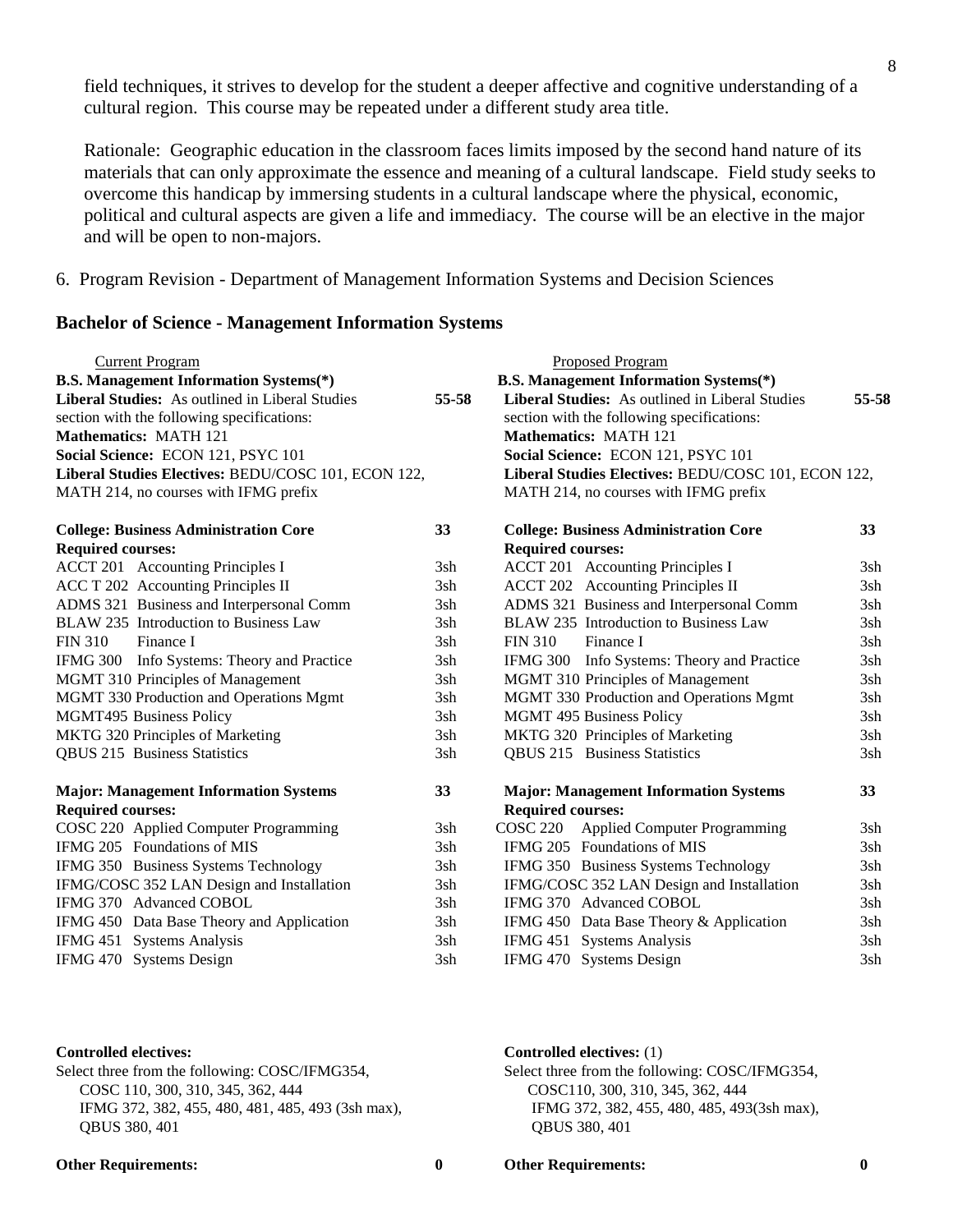| <b>Free Electives:</b>                                       | $2 - 5$ | <b>Free Electives:</b>                              | $0 - 3$ |
|--------------------------------------------------------------|---------|-----------------------------------------------------|---------|
| <b>Total Degree Requirements:</b>                            | 126     | <b>Total Degree Requirements:</b>                   | 124     |
| (*) Distribution Requirement: All Eberly College of Business |         | (*) Distribution Requirement: All Eberly College of |         |
|                                                              |         | Business and Information Technology majors (except  |         |
| and Information Technology majors (except those majoring     |         |                                                     |         |

in Business Education) must take a minimum of 50 percentthose majoring in Business Education) must take a of their degree requirements (i.e. at least 63sh) in non-business minimum of 50 percent of their degree requirements coursework. (i.e. at least 63sh) in non-business coursework.

9

(1)With advisor approval, one controlled elective may be selected from any other business course numbered 300 or higher that is not in the business

 Rationale: APSCUF objected to the MIS Major Revision that was approved by the University Senate on 2/29/00 and the Council of Trustees in September because of the new program's credit requirements of 126. To resolve the dispute, the MIS Department has obtained approval from the Eberly College of Business & Information Technology to count any course with a COSC prefix as non-business. In order to receive AACSB accreditation, Eberly College of Business & Information Technology Major Programs may not require students to have more than fifty percent of the total credits in business courses. By treating QBUS215 and courses with a COSC prefix as non-business, the MIS major will meet the AACSB 50% requirement with 64 credits in non-business and 60 credits in business consisting of the business core, thirty credits, and major program, thirty credits. In addition, by reducing the free electives to 0-3 credits, the MIS major program will meet APSCUF wishes that undergraduate programs not exceed 124 credits.